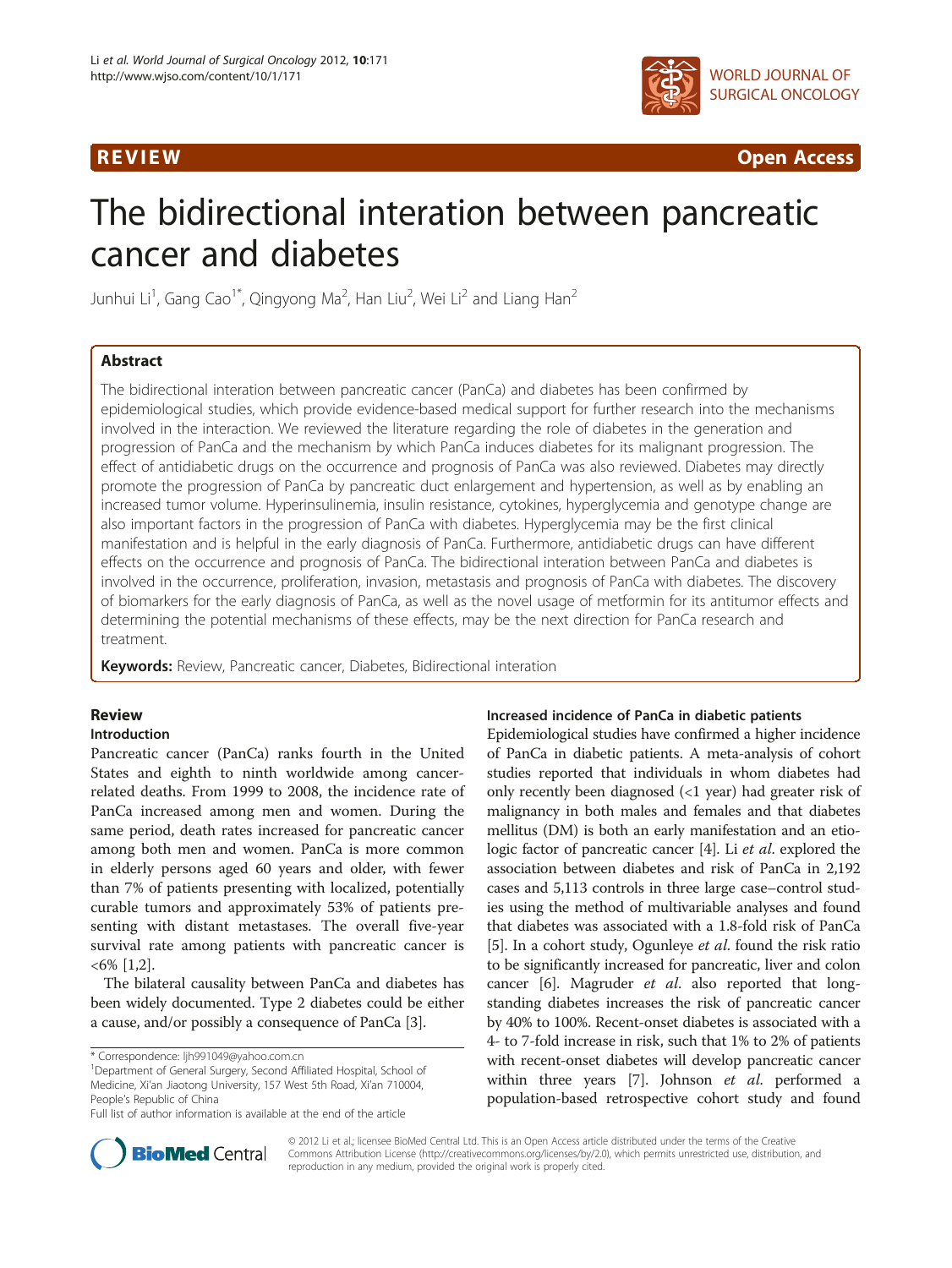that within three months following diabetes onset, diabetics had a significantly increased risk of PanCa [\[8\]](#page-7-0). A population-based cohort study of 37,926 child-bearing Israeli women with a 28- to 40-year follow-up for diabetes and PanCa showed a 7-fold increase in the relative risk for PanCa development in women with a history of gestational diabetes mellitus. Furthermore, glucose levels in the upper range of normal have been associated with an increased risk for the development of some cancers, including PanCa [[9](#page-7-0)]. Several studies have confirmed type II diabetes as a risk factor for PanCa. But rare research about the relationship between dyslipidemia and PanCa is reported. Tseng presented a new viewpoint that dyslipidemia was a significant risk factor for PanCa with a random sample of 1 million subjects, which would be helpful for clarifying the mechanisms of metabolic syndrome on PanCa [\[10\]](#page-7-0).

A regional disparity was also found in diabetesassociated PanCa. For example, Hispanic men and Asian individuals had a higher risk of diabetes-associated PanCa than did white and black individuals, although the differences were not statistically significant [\[5](#page-7-0)]. Ogawa et al. found that in Japan the prevalence of PanCa in a group of individuals diagnosed with recentonset diabetes (within three years) was 13.6%, which was significantly greater compared with the group of individuals who were diagnosed with diabetes more than three years prior (2.0%) [[11\]](#page-7-0). Hong et al. reported a prevalence of PanCa among diabetic patients of 1.6% and a prevalence of diabetes in PanCa patients of 40.6% in Korea [[12\]](#page-7-0). Chari et al. reported that approximately 1% of diabetics aged ≥50 years will be diagnosed with pancreatic cancer within three years of first meeting the criteria for diabetes. Furthermore, in 2,122 individuals in the USA, 10 of 18 (56%) were diagnosed <6 months after first meeting the criteria for diabetes [\[13\]](#page-7-0). An additional study in Americans analyzed a total of 1,172,496 case and control subjects and found that the frequency of pancreatic cancer in subjects with diabetes was 0.9% in comparison to subjects without diabetes (0.3%) [[14\]](#page-7-0).

Stevens et al. conducted a systematic review of the risk of pancreatic cancer in people with type 1 and youngonset diabetes, and found an increased risk of pancreatic cancer in type 1 diabetics, based on 39 cases of pancreatic cancer in young-onset and type 1 diabetes [\[15\]](#page-7-0).

#### Increased incidence of diabetes in PanCa patients

Tumor removal in PanCa patients improved glucose metabolism, which may suggest the presence of diabetogenic effect of PanCa [[16](#page-7-0)]. Diabetes, especially new onset, is more frequent in PanCa patients and has been considered an early manifestation for asymptomatic PanCa. Approximately 80% of PanCa patients have glucose intolerance or frank diabetes [[17\]](#page-7-0). In a populationbased case–control study of PanCa, participants with

PanCa were more likely to report a history of diabetes (13%) and had a shorter duration of diabetes and a larger proportion of insulin users than the control groups [\[18](#page-7-0)]. Diabetes has a high (50%) prevalence in PanCa and is frequently new onset (<36 months before index) in subjects with PanCa compared with subjects without PanCa [[19\]](#page-7-0). At the time of diagnosis, 80% of PanCa patients have either impaired glucose tolerance or diabetes [\[20](#page-7-0)]. The incidence of diabetes is 34.63% among PanCa patients in China, of which 74.56% experience diabetes onset within two years of cancer diagnosis [[21](#page-7-0)]. Matsubayashi et al. found the patients with familial PanCa were more likely to have diabetes mellitus (32.5%) than sporadic cases [[22](#page-7-0)]. However, Bartsch et al. reported there were no statistical significant differences between familial and sporadic PanCa cases regarding the presence of diabetes and that diabetes was not a risk factor for pancreatic cancer [[23,24](#page-7-0)].

#### Bilateral mechanism between PanCa and diabetes

There has been a paradigm shift in the approach to understanding the relationship between PanCa and diabetes, as research has progressed into identifying the potential mechanisms that diabetes drive PanCa (Table [1](#page-2-0)).

## Pancreatic duct enlargement and hypertension

Pancreatic duct enlargement and hypertension are more common in PanCa patients with diabetes than those without. Furthermore, mechanical obstruction of the pancreatic duct may be involved in the pathophysiology of diabetes in patients with PanCa [\[25](#page-7-0)]. Of note, using a high-fat diet-fed rat model of type 2 diabetes, Butler et al. noted that exocrine duct replication is increased tenfold by obesity and fourfold by diabetes, which is a predisposing factor for pancreatitis and PanCa [\[26\]](#page-7-0).

#### Hyperinsulinemia and insulin resistance

Diabetes is usually characterized by profound peripheral insulin resistance in PanCa patients. Schneider et al. found that although half of the hamsters in their highfat group developed malignant lesions with increased hyperplasia, the premalignant lesions were found within the islets. This finding may explain why the association between PanCa and obesity is usually associated with peripheral insulin resistance [[27\]](#page-7-0).

The intracellular mechanism of insulin resistance in PanCa has been investigated. Liu et al. found multiple defects in glycogen synthesis in PanCa patients with or without diabetes. Furthermore, the fractional velocity of glycogen synthase was decreased, whereas glycogen phosphorylase a and b activities were increased, in diabetic PanCa patients. However, glycogen phosphorylase mRNA levels were not significantly different, meaning that the insulin resistance associated with PanCa is associated with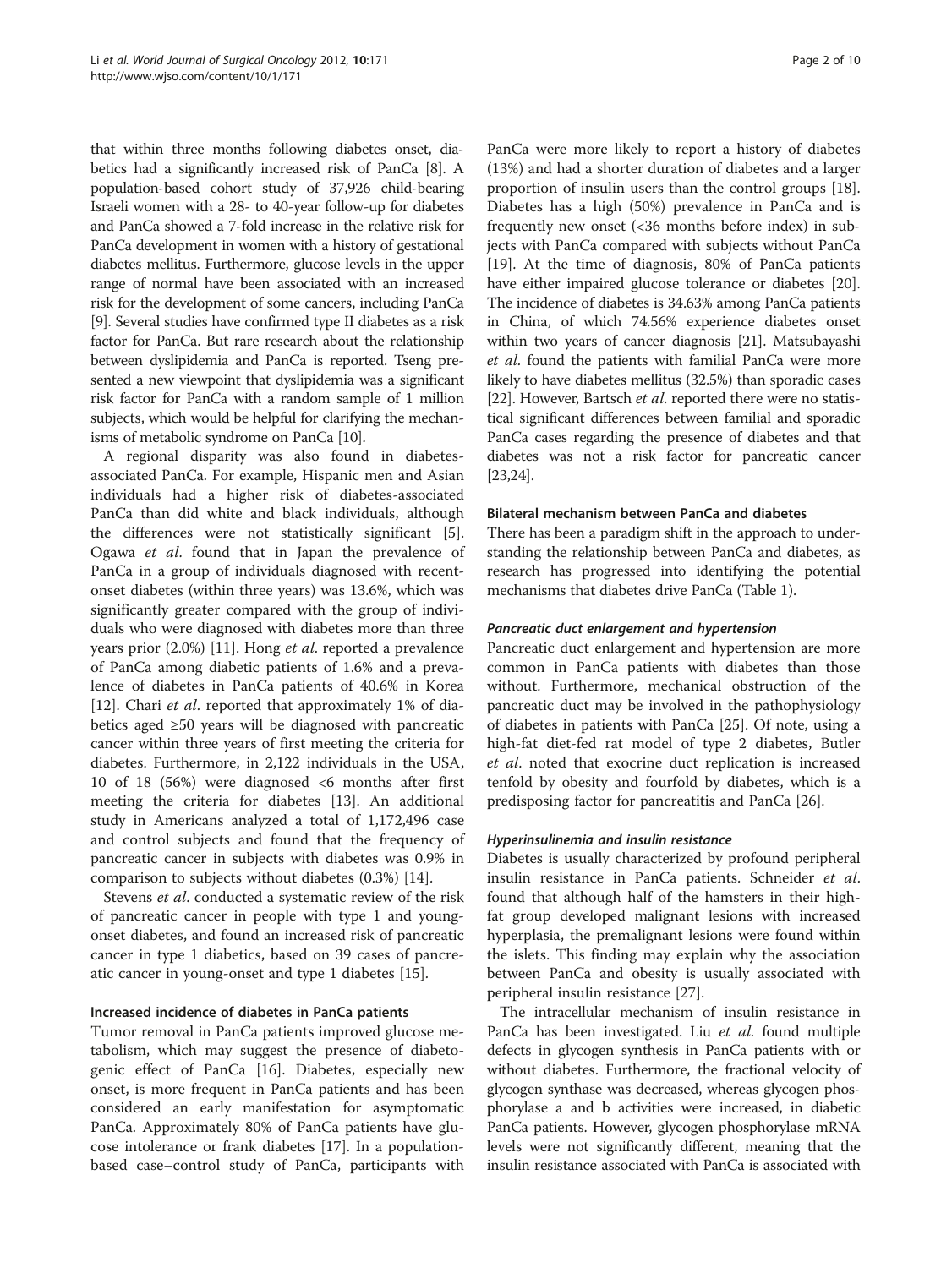<span id="page-2-0"></span>

|  |  |  |  | Table 1 The potential mechanisms of diabetes in PanCa |  |  |  |  |
|--|--|--|--|-------------------------------------------------------|--|--|--|--|
|--|--|--|--|-------------------------------------------------------|--|--|--|--|

Parameters Role in PanCa Refs Pancreatic duct and the Enlargement Call and the Mechanical obstruction and T24] Replication increased **Predisposing factor Predisposing factor Predisposing factor Predisposing factor Predisposing factor Predisposing factor Predisposing factor Predisposing factor Predisposing factor P** Hyperinsulinism and insulin resistance Post-insulin receptor defect Impaired glycogen synthesis and storage [\[27\]](#page-7-0) Plasma glucagon levels and IAPP Early development of PanCa FanCa Polymorphism of -23HphI (A/T) Pathogenesis of PanCa [\[29\]](#page-7-0) Tumor size Tumor size Increased **Decreased Decreased postresection survival** [\[31\]](#page-7-0) Enhanced growth [\[32\]](#page-7-0) Genetic variants **EXALL SECONDER SECONDER SECONDER 1999** HK2 R844K GA/AA genotype **Increased risk** [\[33\]](#page-7-0) K-ras codon 12 mutations **Increased risk** Increased risk **I**S4]

IAPP, islet amyloid polypeptide; PanCa, pancreatic cancer.

a post-insulin receptor defect, which impairs skeletal muscle glycogen synthesis and glycogen storage, leading to the hyperglycemia commonly observed in relation to PanCa [[28](#page-7-0)]. While investigating islet function and secretion during early development of PanCa, Permert et al. found that plasma glucagon and islet amyloid polypeptide (IAPP) were significantly increased at 12 and 27 weeks, respectively, showing that islet hormone changes accompany the early development of pancreatic tumors in the hamster pancreatic cancer model [\[29\]](#page-7-0). Krechler et al. have studied the associations of the single nucleotide polymorphism -23HphI, which neighbors the variable number of tandem repeats locus in the upstream promoter of the insulin gene (INS), with PanCa and type 2 diabetes, and found that polymorphism of -23HphI (A/T) may play a role in the pathogenesis of PanCa and could contribute to tumor staging [\[30\]](#page-7-0).

#### Tumor size increased by diabetes

Tumor size is an important prognostic factor for PanCa, as patients with small tumors have better prognosis and survival after surgery than those with large tumors [\[31](#page-7-0)]. Chu et al. examined the records of resected PanCa patients and found that preexisting diabetes is associated with reduced survival in patients undergoing resection for PanCa. Additionally, PanCa with new-onset diabetes may exhibit increased tumor size and decreased postresection survival [\[32\]](#page-7-0). When hamster H2T pancreatic carcinoma cells were implanted into the cheek pouches of Syrian hamsters, tumor size, tumor weight, and total tumor DNA content were significantly greater in animals with diabetes, which shows that diabetes appears to promote the growth of PanCa cells in the hamster [[33\]](#page-7-0).

# Genotype and the progression of PanCa in diabetes

Dong et al. hypothesized that genetic variants in glucose metabolism modify individual susceptibility to PanCa, especially those associated with diabetes, and retrospectively genotyped 26 single-nucleotide polymorphisms in

five glucose metabolism genes. The HK2 R844K GA/AA genotype was associated with a reduced risk of PanCa among nondiabetic individuals but with increased risk among diabetic patients. Their findings show a potential role of the HK2 gene, alone or in combination with diabetes, in modifying the risk of PanCa [\[34\]](#page-7-0). In a case–control study, Fryzek *et al*. found that diabetes diagnosed five or more years prior was associated with pancreatic cancer that was positive for K-ras codon 12 mutations, but not meaningfully related to patients with p53 mutations, though further large-scale studies are warranted [[35](#page-7-0)].

Subsequent studies have identified a multitude of molecules, for which expression was altered in cancer cells, thus suggesting a potential role for these molecules in PanCa (Table [2](#page-3-0)).

Insulin-like growth factor 1 (IGF-1) and IGF-1 receptor are highly expressed in pancreatic cancer cells [\[36](#page-7-0)]. Suzuki et al. showed that polymorphic variants of the IGF genes alone or in concert with diabetes increase the risk of PanCa [[37\]](#page-7-0). Thus, individual genetic variations in the IGF axis may predict worse survival in patients with PanCa [\[38](#page-8-0)]. Basso *et al.* isolated a 14-amino-acid peptide from S100A8 in PanCa tissue from diabetics and found that NT-S100A8 exerts a mild effect on PanCa cell growth in BxPC3, while it reduces PanCa cell invasion in MiaPaCa2 and Panc1, possibly by activating Akt and NF-κB signaling [\[39,40](#page-8-0)]. Furthermore, Zhou et al. found that the regenerating gene (REG) I-alpha protein was preferentially expressed in cancerous tissues and cancer cells of PanCa patients with diabetes and that overexpression of this protein resulted in accelerated cell proliferation and consequently tumor growth, both in vitro and in vivo [\[41](#page-8-0)]. A systemic inflammatory response is often observed in PanCa. For example, C-reactive protein was an independent predictor of survival [\[42](#page-8-0)]. Furthermore, circulating levels of several cytokines were high in patients with pancreatic carcinoma. Interleukin 6, which is released in large amounts by the inflamed pancreas in PanCa, may contribute to diabetes [[43](#page-8-0)].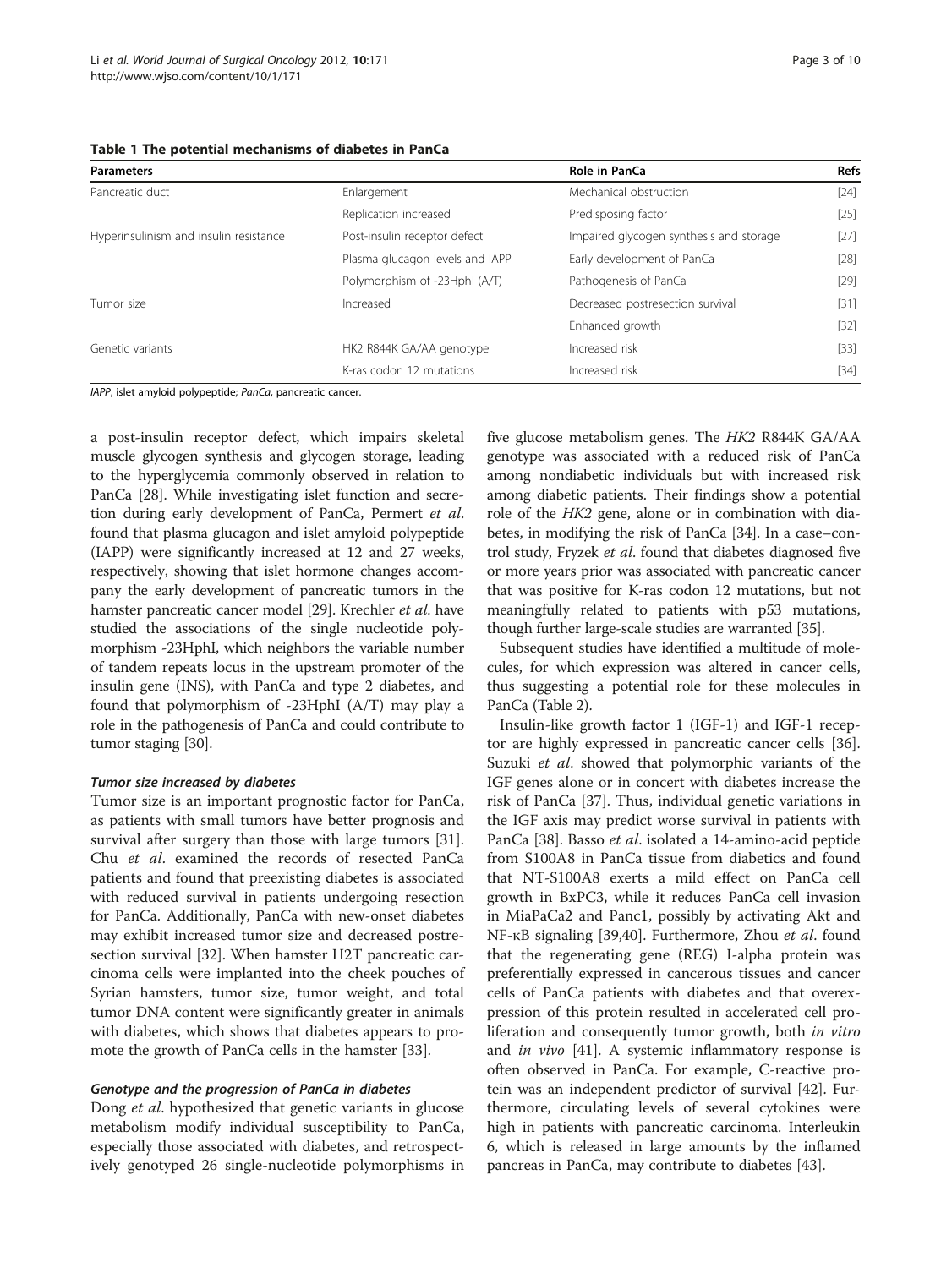| <b>Molecules</b>                  | <b>Expression levels</b> | Role in PanCa                                                     | <b>Refs</b> |
|-----------------------------------|--------------------------|-------------------------------------------------------------------|-------------|
| IGF-1 and receptor                | Increased                | Increase the risk and worse survival                              | [35, 36]    |
| 14-amino-acid peptide from S100A8 | Increased                | Promote the growth of PanCa by activating Akt and NF-KB signaling | [38, 39]    |
| Regenerating gene I alpha protein | Increased                | Accelerated cell proliferation                                    | [40]        |
|                                   | Increased                | Predictors of poor survival                                       | $[41]$      |
|                                   | Increased                | Contribute to determining diabetes                                | $[42]$      |
|                                   |                          |                                                                   |             |

<span id="page-3-0"></span>Table 2 Molecular factors involved in progression in PanCa cells related to diabetes

IGF-1, insulin-like growth factor 1; PanCa, pancreatic cancer.

The association between diabetes and PanCa has long been recognized as that long-standing diabetes is thought to be an etiologic factor for PanCa and new-onset diabetes mellitus may be a manifestation of the cancer, both of which are characterized by hyperglycemia. The potential mechanisms of hyperglycemia in PanCa are shown in Table 3.

In a microarray analysis of myoblasts cultured in PanCa cell-conditioned media, Basso et al. found that lactate production and induced proteolysis were enhanced in the myoblasts, which can induce hyperglycemia [[44](#page-8-0)]. Hyperglycemia and oxidative stress can lead to the accumulation of advanced glycation end products (AGEs). Studies have reported the strong expression of RAGE in MiaPaCa-2 and Panc-1 that have high metastatic ability [\[45,46\]](#page-8-0). Reactive oxygen species (ROS) appear to be linked to PanCa. ROS have also been suggested to be mitogenic and capable of stimulating cell proliferation. In diabetic individuals, hyperglycemia in susceptible cells results in the overproduction of superoxide by the mitochondrial electron transport chain, and this process is the key to initiating all damaging pathways related to diabetes [[47](#page-8-0)]. Hyperglycemia also specifically activates polyol metabolism with a consequent decrease in Na+, K + −ATPase activity in pancreatic duct epithelial cells [\[48](#page-8-0)]. Moreover, hyperglycemia enhances the invasive and migratory activity

of pancreatic cancer cells via hydrogen peroxide and the increased expression of urokinase plasminogen activator (uPA) [\[49\]](#page-8-0).

Hyperglycemia can attenuate antioxidant enzyme activity and in turn create a state of oxidative stress [\[50](#page-8-0)]. The PanCa lines BxPC-3, MiaPaCa-2, and AsPC-1 have decreased manganese superoxide dismutase (MnSOD) immunoreactive protein expression and activity, and decreases in MnSOD correlate well with increased rates of tumor cell proliferation as determined by cell doubling time [\[51\]](#page-8-0). Cullen *et al.* found that the cytoplasmic values of MnSOD, catalase, and glutathione peroxidase were decreased in pancreatic cells from chronic pancreatitis specimens when compared with normal pancreas [[52](#page-8-0)]. Additionally, elevated fructose may directly contribute to oxidative stress in pancreatic cancer. Suzuki et al. showed that fructose increases H2O2 levels and lipid peroxidation of hamster islet tumor cells, which originated from hamster pancreatic beta cells. Furthermore, glutathione peroxidase (GPx) is inactivated by fructose, and the mRNA expression of GPx is suppressed by fructose [[53](#page-8-0)].

Glial cell line-derived neurotrophic factor (GDNF) is a chemoattractant for pancreatic cancer cells in the processes of tumor progression, migration and invasion. In in vitro studies, Jemal et al. have confirmed the stimulating effect of GDNF on the proliferation and invasion of

Table 3 The potential mechanisms of hyperglycemia in PanCa progression

| <b>Parameters</b>             |                                  | <b>Expression levels</b> | Role in PanCa                                 | Refs     |
|-------------------------------|----------------------------------|--------------------------|-----------------------------------------------|----------|
| RAGE                          |                                  | Increased                | Increased metastatic ability                  | [44, 45] |
| <b>ROS</b>                    | Hydrogen peroxide                | Increased                | Enhanced the invasive and                     | [46, 48] |
|                               |                                  | Increased                | migratory activity                            |          |
| Antioxidant                   | MnSOD                            | Decreased                | Enhanced the invasive and migratory activity  | [50, 51] |
| enzymes                       | Catalase, glutathione peroxidase | Decreased                |                                               |          |
|                               |                                  | Decreased                |                                               |          |
| Cytokines and their receptors | <b>GDNF</b> and RET              | Increased                | Enhanced cell proliferation                   | $[55]$   |
|                               | EGF                              | Increased                | Enhanced cell proliferation                   | $[56]$   |
|                               | <b>EGFR</b>                      | Transactivation          | Enhanced cell proliferation                   |          |
|                               | <b>NGF</b>                       | Increased                | Aggravated the process of perineural invasion | $[58]$   |
|                               | P75                              | Decreased                |                                               |          |
|                               |                                  |                          |                                               |          |

EGF, epidermal growth factor; EGFR, epidermal growth factor receptor; GDNF, glial cell line-derived neurotrophic factor; MnSOD, manganese superoxide dismutase; NGF, nerve growth factor; PanCa, pancreatic cancer; RAGE, receptor for advanced glycation end products; ROS, reactive oxygen species; uPA, urokinase plasminogen activator.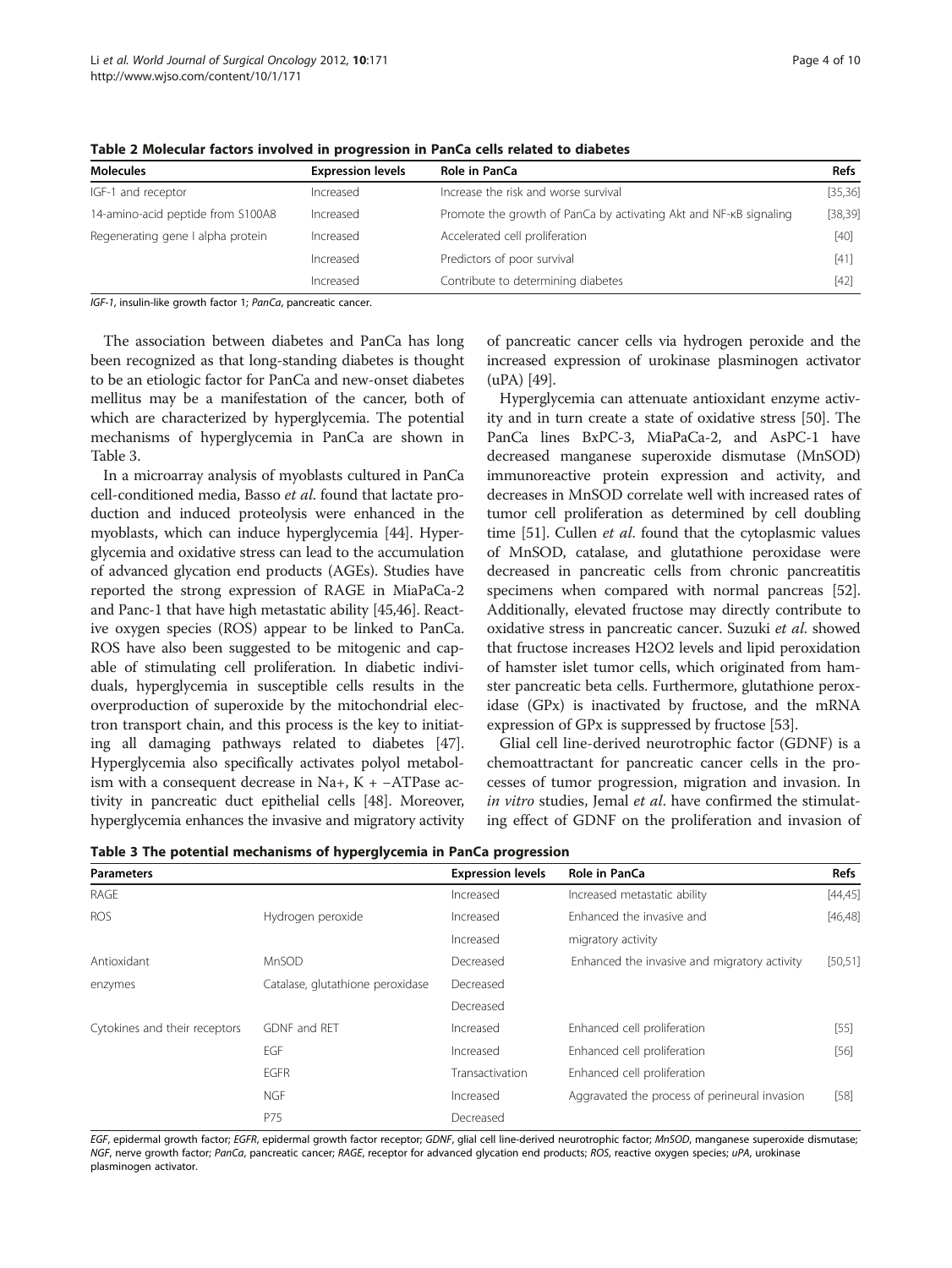pancreatic cancer cells through the activation of the RET tyrosine kinase receptor [[54,55\]](#page-8-0). Glucose alters the expression of GDNF and RET in a concentrationdependent manner, corresponding with the alterations in cell proliferation. Upregulation of the GDNF and RET ligand-receptor interaction might participate in the glucose-induced cancer progression [\[56\]](#page-8-0). High glucose also promotes PanCa cell proliferation via the induction of epidermal growth factor (EGF) expression and transactivation of EGFR [\[57](#page-8-0)].

The role of hyperglycemia in perineural invasion in pancreatic cancer is not clear. We have hypothesized that hyperglycemia promotes perineural invasion in PanCa by effects on nerve and cancer cells, respectively [\[58\]](#page-8-0). Our clinical study also showed that nerve damage and regeneration occur simultaneously in the tumor microenvironment of PanCa patients with hyperglycemia, thereby aggravating the process of perineural invasion. The abnormal expression of nerve growth factor (NGF) and p75 may also be involved in this process and subsequently lead to a lower rate of curative surgery [[59](#page-8-0)].

## Diabetes and the early diagnosis of PanCa

Recently, there has emerged a growing understanding that new-onset diabetes type 2, which begins up to 24 months before cancer diagnosis, can be an early manifestation of asymptomatic PanCa [\[60\]](#page-8-0). The prevalence of diabetes is higher (40%) and more frequently of the new-onset type in PanCa than in control groups [\[61\]](#page-8-0). It has been suggested that screening for PanCa should be performed in patients with new-onset hyperglycemia and diabetes [[62](#page-8-0)]. Because new-onset diabetes occurs 50 to 100 times more commonly than pancreatic cancer, screening efforts to detect occult pancreatic cancer in patients with new-onset diabetes require a feasible method to detect type 3 diabetes as the cause of impaired glucose tolerance [[7\]](#page-7-0). Although the diabetes observed in patients with PanCa seems similar to type 2 diabetes in impaired glucose tolerance and insulin resistance, it affects only 1% to 5% of all diabetic patients [[63](#page-8-0)]. Further support for the concept that the growing pancreatic tumor produces substances that alter glucose metabolism comes from experimental studies of glucose utilization and lactate formation in mouse myoblasts [[44](#page-8-0)].

#### Clinical manifestation of PanCa-associated diabetes

PanCa-associated diabetes has some specific characters in the clinic, which may be helpful for differentiation of PanCa-associated diabetes from type 2 diabetes (Table 4). Type 2 diabetes is common in the elderly and pancreatic cancer populations. In elderly subjects within two years of meeting criteria for diabetes, who have relatively low premorbid body mass index, experience weight loss, and have no family history of diabetes, a suspicion of pancreatic

| Page 5 of 10 |  |  |  |
|--------------|--|--|--|
|--------------|--|--|--|

| Table 4 The potential differentiation between PanCa- |  |
|------------------------------------------------------|--|
| associated diabetes and type 2diabetes in the clinic |  |

| <b>Parameters</b>          | PanCa-related<br>diabetes | Type 2<br>diabetes | <b>Refs</b> |
|----------------------------|---------------------------|--------------------|-------------|
| Age of onset               | Aged 45-65 years          | All ages           | [66]        |
| Body mass index            | Relatively low            | High               | [63]        |
| Family history of diabetes | Nο                        | Often              | [63]        |
| Body weight                | Often loss                | Often gain         | [65]        |
| Tumor stage and site       | Similar                   | Similar            | [67]        |

cancer is justified [\[64\]](#page-8-0). Impaired glucose tolerance or diabetes is often the first sign of PanCa and occurs shortly before other clinical symptoms occur, such as weight loss, malaise and pain [\[65](#page-8-0)]. Hart et al. compared body weight and fasting blood glucose at diabetes onset, one to two years before and at index date, and found that weight loss frequently precedes onset of PanCa-related diabetes, whereas new-onset primary type 2 diabetes is typically associated with weight gain, which may be an important clue to understanding the pathogenesis of PanCa-related diabetes [\[66\]](#page-8-0). Middle-aged diabetic men and women aged 45 to 65 years reportedly have the greatest risk of malignant neoplasms of the pancreas [[67](#page-8-0)]. The prevalence of diabetes in PanCa did not differ by tumor stage or site. Median survival was similar in PanCa with and without diabetes [\[68](#page-8-0)]. Lin *et al.* found that PanCa should be considered in the list of precipitants for diabetic ketoacidosis in type 2 diabetes [\[69\]](#page-8-0).

# Serological biomarkers

Biomarkers may be a useful strategy for the early diagnosis of PanCa, which can differentiate PanCa-associated diabetes from the more common type 2 diabetes and have differential expression the various stages in PanCa (Table [5\)](#page-5-0).

Perhaps the strongest evidence for the tumor itself as a source for diabetogenic factor(s) is derived from the observation that glucose metabolism is improved after resection of the PanCa [[70](#page-8-0)]. The hypothesis that a tumor-associated factor elicits the development of diabetes in PanCa is also supported by the fact that the onset of diabetes predates the first symptoms of PanCa by as much as two years, that is, well before the tumor is large enough to induce degradation of pancreatic islets [[71](#page-8-0)]. However, the use of a biomarker may help to differentiate, PanCa-associated diabetes from the more common type 2 diabetes [\[61\]](#page-8-0). IAPP causes hyperglycemia by inhibiting muscle glycogen synthesis and stimulating glucose release from the muscles [[72](#page-8-0)]. Permert *et al*. found that plasma glucagon and IAPP were significantly increased at 12 and 27 weeks, respectively, demonstrating that islet hormone changes accompany the early development of pancreatic tumors in the hamster pancreatic model [[29](#page-7-0)]. However, Saruc et al.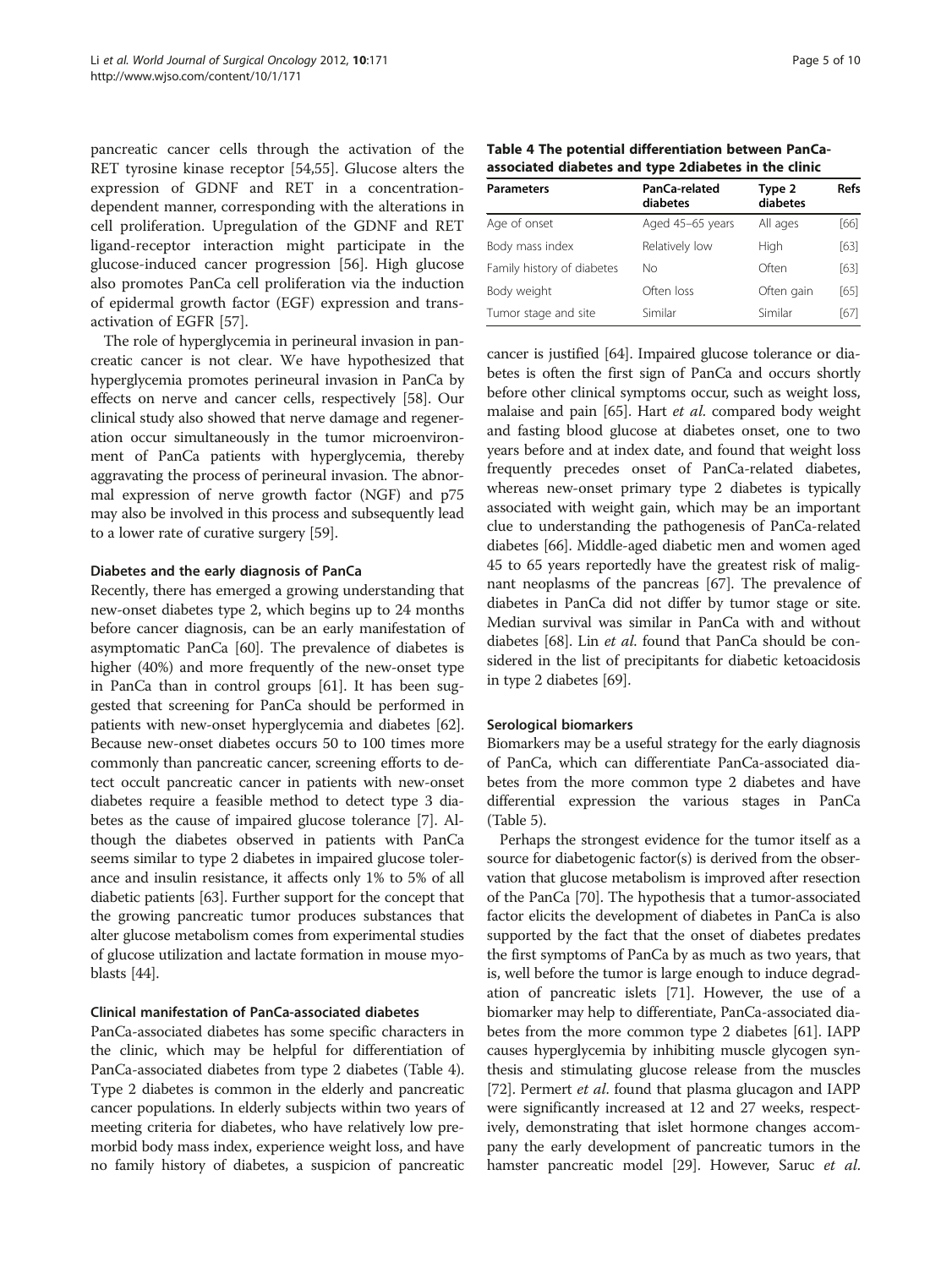| <b>Biomarkers</b>                      | Site   | <b>Expression levels</b> | Role                                         | <b>Refs</b> |
|----------------------------------------|--------|--------------------------|----------------------------------------------|-------------|
| <b>IAPP</b>                            | Serum  | Increased                | Early stage of PanCa                         | $[28]$      |
|                                        | Tissue | Decreased                | Early stage of PanCa                         | [72, 73]    |
| Glucagon/insulin ratio                 | Serum  | Increased                | Identify PanCa in patients with new-onset DM | $[74]$      |
| Adrenomedullin                         | Serum  | Increased                | Potential biomarker of PanCa-related DM      | $[75]$      |
| Fatty acid binding protein-1           | Tissue | Increased                | Diagnosis of PanCa                           | $[76]$      |
| A 14-amino-acid peptide from S100A8    | Serum  | Increased                | Identify PanCa in patients with new-onset DM | $[38]$      |
| Vanin-1 and matrix metalloproteinase 9 | Serum  | Increased                | Potential biomarker of PanCa-related DM      | $[77]$      |
| Higher CA 19-9 and/or CEA              | Serum  | Increased                | Screen early PanCa                           | $[79]$      |
| Frc/Mesothelin                         | Serum  | Increased                | Screen early PanCa                           | [81]        |

<span id="page-5-0"></span>Table 5 Biomarkers involved in PanCa cancer with diabetes

CA, cancer antigen; CEA, carcinoembryonic antigen; DM, diabetes mellitus; IAPP, islet amyloid polypeptide; PanCa, pancreatic cancer.

compared the IAPP-expressing cells between cancer area and tumor-free area, and found a decrease rather than an increase in the number of IAPP-expressing cells in PanCa. The development of diabetes in subjects prone to pancreatic cancer could be a red flag for malignancy [[73](#page-8-0)]. Katsumichi et al. also found that the number of IAPPexpressing cells was significantly lower in diabetes and in the tumor area but not in the tumor-free region [\[74\]](#page-8-0).

Kolb et al. found significant differences in the serum glucagon/insulin ratio in patients with PanCa-associated diabetes and type 2 diabetes, with a borderline cut-off of 7.4 ng/mU glucagon/insulin [\[75](#page-8-0)]. Aggarwal et al. found that adrenomedullin (AM) is overexpressed in PanCa tissue and plasma, especially in association with diabetes. Additionally, plasma AM is elevated in PanCa. Further studies in a larger cohort of patients are planned to validate AM as a potential biomarker of PanCa-associated diabetes [[76\]](#page-8-0). Using a novel translational bioinformatics approach, Sharaf et al. identified fatty acid binding protein-1 (FABP-1) as having a significant positive association with PanCa on tissue microarrays, which was further strengthened by the presence of diabetes [\[77](#page-8-0)]. Using microarray analysis and RT-PCR, Huang et al. demonstrated that the combination of vanin-1 and matrix metalloproteinase 9 may be used as a novel blood biomarker panel for the discrimination of pancreatic cancer-associated diabetes from type 2 diabetes [[78\]](#page-8-0). In addition, Basso et al. isolated a 14-amino-acid peptide from S100A8 in PanCa tissue from PanCa patients with diabetes. As S100A8 impairs the catabolism of glucose by myoblasts *in vitro* and may cause hyperglycemia in vivo, it might be helpful in diagnosing PanCa in patients with recent-onset diabetes mellitus [\[39](#page-8-0)]. Selective stimulation of amylin secretion was demonstrated when isolated pancreatic islet cells were incubated in media conditioned with Panc-1 as compared to unconditioned media [[79](#page-8-0)]. Cancer antigen (CA) 19–9 is used in the diagnosis of pancreatic cancer but is also a marker of pancreatic tissue damage that might be caused by diabetes. Thus, the diagnosis of new-onset diabetes combined with higher CA 19–9 and/or carcinoembryonic antigen (CEA) might be regarded as a useful tool to screen early pancreatic cancer [[80\]](#page-8-0).

Amadori-glycated phosphatidylethanolamine (Amadori-PE), known as a reliable indicator of lipid glycation in vivo, is a nonenzymatically glycated lipid formed under hyperglycemic conditions. Using the streptozotocin (STZ) induced diabetic rat model, Sookwong et al. found high levels of Amadori-PE in the blood and in organs that are strongly affected by diabetes, such as the kidney with a significant increase in STZ rats seven days after STZ treatment, suggesting that Amadori-PE may be a useful predictive marker for early-stage diabetes [[81](#page-9-0)]. Diabetes mellitus could be a risk factor for PanCa. Eitsuka et al. found that Amadori-PE-enhanced cellular telomerase, which contributed to the infinite replicative potential of Panc-1 cancer cells in a time- and dose-dependent manner by upregulating human telomerase reverse transcriptase (hTERT) expression through induction of c-myc. These results provide experimental evidence for a novel role of Amadori-PE in linking diabetes and PanCa [\[82](#page-9-0)].

Navaglia et al. introduced the technique of surfaceenhanced laser desorption and ionization time-of-flight mass spectrometry, which permits identification of new peptides that, in addition to CA 19–9, enable the correct classification of the vast majority of patients with pancreatic cancer, who can be distinguished from patients with chronic pancreatitis or type 2 diabetes mellitus [\[83\]](#page-9-0). To identify biomarkers for early PanCa, Fukamachi et al. established transgenic rats carrying a mutated H-ras or K-ras gene as a PanCa model, and found that even in rats with very small microscopic ductal carcinoma lesions, elevated serum Erc/Mesothelin can be detected [\[84\]](#page-9-0).

## Diabetes and the treatment for PanCa

Pelaez-Luna *et al.* determined the resectability of PanCa on abdominal computed tomography (CT) scans performed prior to clinical diagnosis and correlated resectability with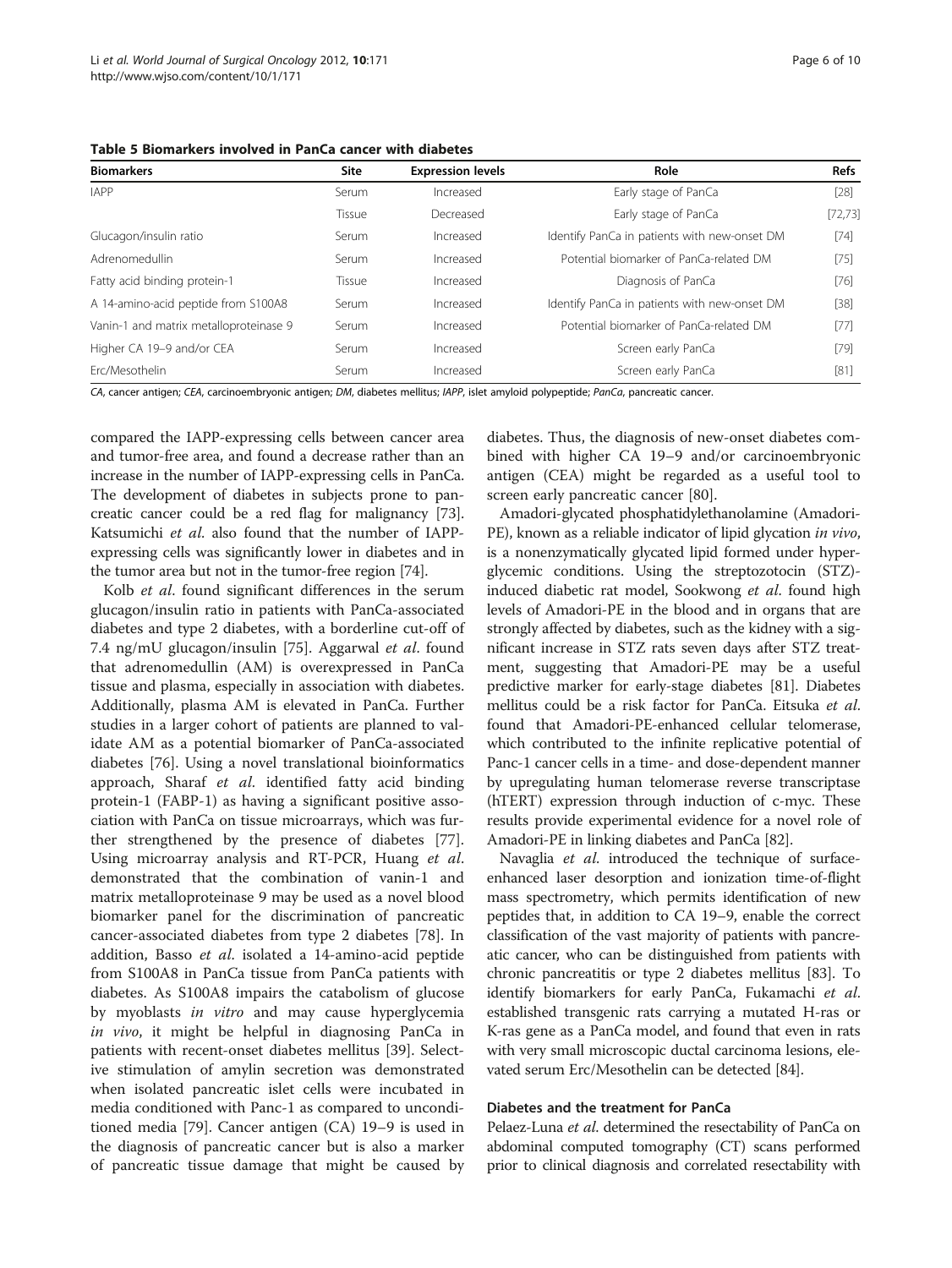onset of diabetes. They found that PanCa is frequently undetectable or resectable on CT scans performed ≥ 6 months prior to clinical diagnosis. At onset of diabetes, pancreatic cancers are generally resectable [[85\]](#page-9-0). Several studies have reported the risk of antidiabetic drugs on cancer incidence. Chang et al. examined cancer incidence associated with use of insulin glargine, and found usage was positively associated with pancreatic and prostate cancers in men [\[86\]](#page-9-0). To elucidate the effect of pharmacotherapy for diabetes in cancer patients, Feng et al. found that insulin and glucose promoted cancer cell proliferation and contributed to chemoresistance, with metformin and rosiglitazone suppressing cancer cell growth and inducing apoptosis of four human cancer cell lines in vitro. Both drugs affected signaling in the protein kinase B (AKT)/ mammalian target of rapamycin pathway, which provides experimental evidence to support further investigation of metformin and rosiglitazone as first-line therapies for type 2 diabetes in cancer patients [[87\]](#page-9-0). Univariate and multivariate analyses were performed to determine whether the medications were predictive of early mortality in patients undergoing resection for PanCa.

Chagpar et al. found that patients with PanCa being treated for pre-existing diabetes with insulin therapy have an increased risk of early postoperative mortality [[88\]](#page-9-0). To explore the ability of metformin to protect against cancer risk in Orientals, the possible metformin effect on total, esophageal, gastric, colorectal, hepatocellular and pancreatic cancers was examined in a Taiwanese cohort. In diabetics not taking anti-hyperglycemic medication, cancer incidence density increased at least twofold in total, including pancreatic cancers. The metformin dosage needed to observe a significant decrease in cancer incidence was ≤500 mg/day [[89](#page-9-0)].

In addition to its ability to reduce insulin resistance, the antidiabetic drug, metformin has shown antitumor properties and is increasingly being considered as a drug for the prevention and treatment of obesity-related cancers [\[90](#page-9-0)]. Currie et al. reported that the effect of metformin might be tumor-specific, in that its use was associated with a reduced risk of cancer of the colon and pancreas, but not of cancer of the breast or prostate [[91](#page-9-0)]. The antitumor effect of metformin seems to be mediated via its ability to increase the AMP-activated protein kinase (AMPK) signaling pathway [\[92\]](#page-9-0). Metformin negatively regulates mammalian target of rapamycin (mTOR) complex 1 (mTORC1) and the crosstalk between insulin/IGF-1 receptor and G-protein coupled receptor (GPCR) signaling, thus inhabiting the development of certain types of cancer [\[93\]](#page-9-0).

Treatment with metformin induced striking and sustained increase in the phosphorylation of AMPK at Thr (172), and a selective AMPK inhibitor (compound C, at 5 μmol/L) reversed the effects of metformin on  $(Ca(2+))(i)$  and DNA synthesis, indicating that metformin acts through AMPK activation [\[94](#page-9-0)].

Using Cox proportional hazards models and controlling for smoking and alcohol use, a ten-year prospective cohort study reported that the stratum with the highest fasting serum glucose had higher death rates from all cancers combined compared with the stratum with the lowest level. By cancer site, the association was strongest for pancreatic cancer when comparing the highest and lowest strata in men and in women in Korea [[95\]](#page-9-0).

## Conclusions

Diabetes is widely considered to be associated with PanCa. Epidemiological studies have confirmed a higher incidence of diabetes in PanCa, while a higher incidence of PanCa in diabetes was also confirmed. These associations provide evidence-based medical support for further studies examining the mechanism of interaction.

Diabetes may directly promote the progression of PanCa by pancreatic duct enlargement and hypertension, as well as increased tumor size. Hyperinsulinemia and insulin resistance, cytokines, hyperglycemia and genotype change are also important factors involved in the mechanism of occurrence, proliferation, invasion, metastasis and prognosis of PanCa with diabetes. Up to 80% of PanCa patients are either hyperglycemic or diabetic, both of which can be detected in the presymptomatic phase. Hyperglycemia and glucose tolerance abnormalities may be the first clinical manifestation of diabetes, which can also be tested by a health examination. If the danger signal of hyperglycemia and glucose tolerance abnormalities can be emphasized, some of the hazard population of PanCa may be screened. Novel biomarkers of early PanCa are also being studied. The combination of defining a hazard population of PanCa and the use of novel biomarkers discriminating common type 2 diabetes from PanCa-associated diabetes should be the next direction in the early diagnosis of PanCa.

Antidiabetic drugs have different effects on the occurrence and prognosis of PanCa. Metformin can lower the risk of PanCa, the mechanism of which has also been explored, whereas insulin use exerts a converse effect. The novel usage of metformin for its antitumor effect and its potential mechanism may be another direction to improve the prognosis of PanCa.

#### Abbreviations

AM: Adrenomedullin; Amadori-PE: Amadori-glycated

phosphatidylethanolamine; AMPK: AMP-activated protein kinase; DM: Diabetes mellitus; EGF: Epidermal growth factor; EGFR: Epidermal growth factor receptor; GDNF: Glial cell line-derived neurotrophic factor; GPx: Glutathione peroxidase; hTERT: Human telomerase reverse transcriptase; IAPP: Islet amyloid polypeptide; IGF-1: Insulin-like growth factor 1; MnSOD: Manganese superoxide dismutase; mTOR(1): Mammalian target of rapamycin (complex 1); NGF: Nerve growth factor; PanCa: Pancreatic cancer; (R)AGE: (receptor for) advanced glycation end products; ROS: Reactive oxygen species; uPA: Urokinase plasminogen activator.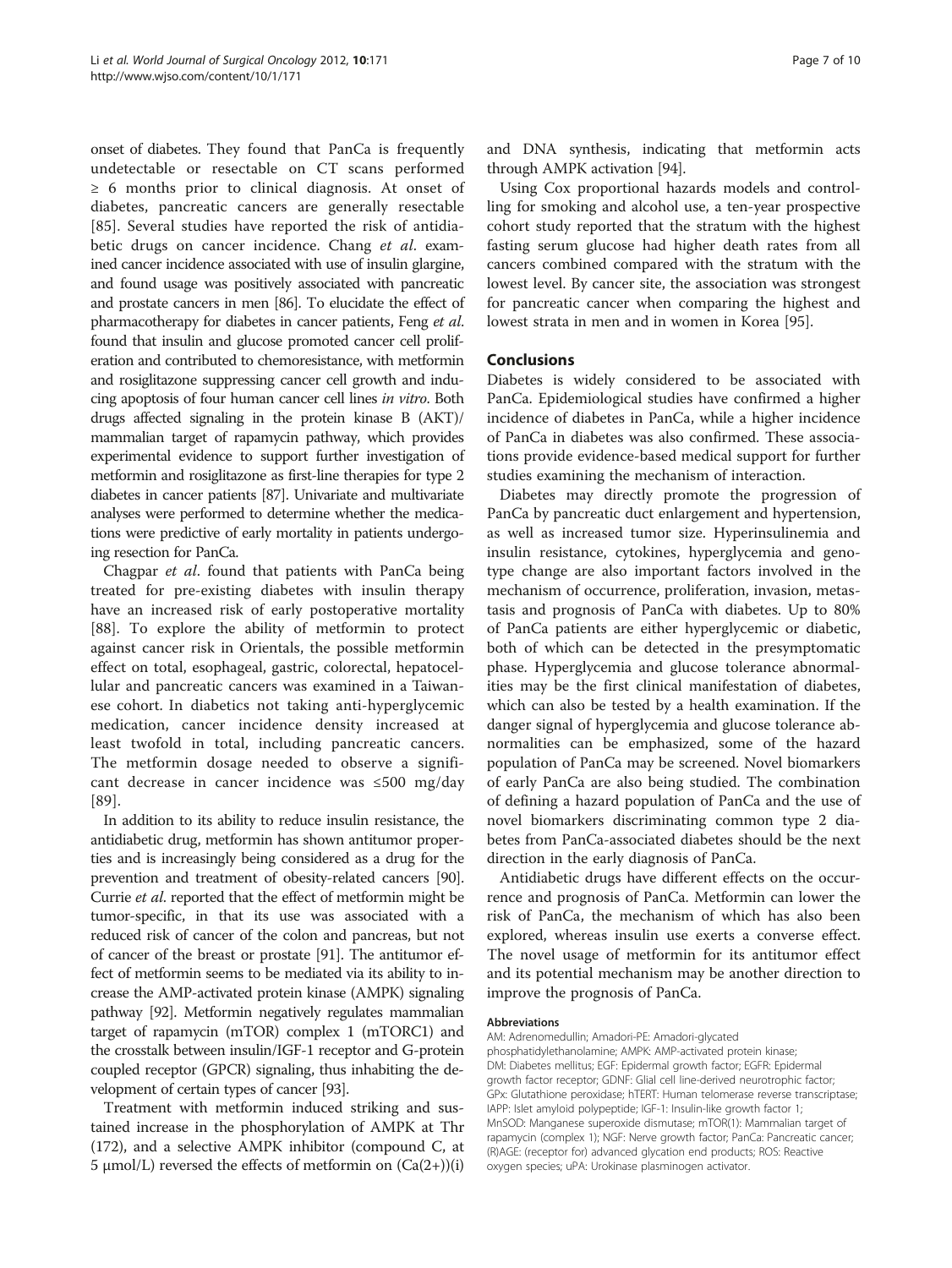#### <span id="page-7-0"></span>Competing interest

The authors declare they have no competing of interest.

#### Authors' contributions

JHL, HL and WL wrote the manuscript, and GC, QYM and LH approved it. All authors read and approved the final manuscript.

#### Acknowledgment

This study was supported by the National Natural Scientific Foundation of China (2009, grant number 30900705), a Scientific Grant from Xi'an City (2009, number GG06718), and a 13115 major project of Shaanxi province (number 2010ZDKG-49) and a Scientific Foundation of the Second Affiliated Hospital Medical College, Xi'an Jiaotong University (RC (XM) 201107).

#### Author details

<sup>1</sup>Department of General Surgery, Second Affiliated Hospital, School of Medicine, Xi'an Jiaotong University, 157 West 5th Road, Xi'an 710004, People's Republic of China. <sup>2</sup>Department of Hepatobiliary Surgery, First Affiliated Hospital, Medical College, Xi'an Jiaotong University, 277 Yanta West Road, Xi'an 710061, People's Republic of China.

#### Received: 20 April 2012 Accepted: 11 August 2012 Published: 24 August 2012

#### References

- Hidalgo M: Pancreatic cancer. N Engl J Med 2010, 362:1605-1617.
- 2. Eheman C, Henley SJ, Ballard-Barbash R, Jacobs EJ, Schymura MJ, Noone AM, Pan L, Anderson RN, Fulton JE, Kohler BA, Jemal A, Ward E, Plescia M, Ries LA, Edwards BK: Annual Report to the Nation on the status of cancer, 1975–2008, featuring cancers associated with excess weight and lack of sufficient physical activity. Cancer 2012, 118:2338–2366.
- Grote VA, Becker S, Kaaks R: Diabetes mellitus type 2 an independent risk factor for cancer? Exp Clin Endocrinol Diabetes 2010, 118:4–8.
- 4. Huxley R, Ansary-Moghaddam A, Berrington De-González A, Barzi F, Woodward M: Type-II diabetes and pancreatic cancer: a meta-analysis of 36 studies. Br J Cancer 2005, 92:2076–2083.
- Li D, Tang H, Hassan MM, Holly EA, Bracci PM, Silverman DT: Diabetes and risk of pancreatic cancer: a pooled analysis of three large case–control studies. Cancer Causes Control 2011, 22:189–197.
- 6. Ogunleye AA, Ogston SA, Morris AD, Evans JM: A cohort study of the risk of cancer associated with type 2 diabetes. Br J Cancer 2009, 101:1199–1201.
- 7. Magruder JT, Elahi D, Andersen DK: Diabetes and pancreatic cancer: chicken or egg? Pancreas 2011, 40:339-351.
- 8. Johnson JA, Bowker SL, Richardson K, Marra CA: Time-varying incidence of cancer after the onset of type 2 diabetes: evidence of potential detection bias. Diabetologia 2011, 54:2263–2271.
- 9. Perrin MC, Terry MB, Kleinhaus K, Deutsch L, Yanetz R, Tiram E, Calderon R, Friedlander Y, Paltiel O, Harlap S: Gestational diabetes as a risk factor for pancreatic cancer: a prospective cohort study. BMC Med 2007, 5:25–31.
- 10. Tseng CH: New-onset diabetes with a history of dyslipidemia predicts pancreatic cancer. Pancreas 2012, Jun. [Epub ahead of print].
- 11. Ogawa Y, Tanaka M, Inoue K, Yamaguchi K, Chijiiwa K, Mizumoto K, Tsutsu N, Nakamura Y: A prospective pancreatographic study of the prevalence of pancreatic carcinoma in patients with diabetes mellitus. Cancer 2002, 94:2344–2349.
- 12. Hong SG, Jung SJ, Joo MK, Lee BJ, Yeon JE, Park JJ, Byun KS, Bak YT: Prevalence of pancreatic cancer in diabetics and clinical characteristics of diabetes-associated with pancreatic cancer-comparison between diabetes with and without pancreatic cancer. Korean J Gastroenterol 2009, 54:167–173.
- 13. Chari ST, Leibson CL, Rabe KG, Ransom J, de Andrade M, Petersen GM: Probability of pancreatic cancer following diabetes: a population-based study. Gastroenterology 2005, 129:504–511.
- 14. Jamal MM, Yoon EJ, Vega KJ, Hashemzadeh M, Chang KJ: Diabetes mellitus as a risk factor for gastrointestinal cancer among American veterans. World J Gastroenterol 2009, 15:5274–5278.
- 15. Stevens RJ, Roddam AW, Beral V: Pancreatic cancer in type 1 and youngonset diabetes: systematic review and meta-analysis. Br J Cancer 2007, 96:507–509.
- 16. Saruç M, Karaarslan M, Rasa K, Saygili O, Ince U, Baysal C, Pour PM, Cakmakçi M, Tözün N: Pancreatic cancer and glucose metabolism. Turk J Gastroenterol 2009, 20:257–260.
- 17. Wang F, Herrington M, Larsson J, Permert J: The relationship between diabetes and pancreatic cancer. Mol Cancer 2003, 2:4.
- 18. Wang F, Gupta S, Holly EA: Diabetes mellitus and pancreatic cancer in a population-based case–control study in the San Francisco Bay Area, California. Cancer Epidemiol Biomarkers Prev 2006, 15:1458–1463.
- 19. Aggarwal G, Rabe KG, Petersen GM, Chari ST: New-onset diabetes in pancreatic cancer: a study in the primary care setting. Pancreatology 2012, 12:156–161.
- 20. Permert J, Adrian TE, Jacobsson P, Jorfelt L, Fruin AB, Larsson J: Is profound peripheral insulin resistance in patients with PaC caused by a tumorassociated factor? Am J Surg 1993, 165:61–67.
- 21. Kuang TT, da Jin Y, Wang DS, Xu XF, Ni XL, Wu WC, Lou WH: Clinical epidemiological analysis of the relationship between pancreatic cancer and diabetes mellitus: data from a single institution in China. J Dig Dis 2009, 10:26–29.
- 22. Matsubayashi H, Maeda A, Kanemoto H, Uesaka K, Yamazaki K, Hironaka S, Miyagi Y, Ikehara H, Ono H, Klein A, Goggins M: Risk factors of familial pancreatic cancer in Japan: current smoking and recent onset of diabetes. Pancreas 2011, 40:974–978.
- 23. Bartsch DK, Kress R, Sina-Frey M, Grutzmann R, Gerdes B, Pilarsky C, Heise JW, Schulte KM, Colombo-Benkmann M, Schleicher C, Witzigmann H, Pridohl O, Ghadimi M, Horstmann OV, Berndorff W, Jochimsen L, Schmidt J, Eisold S, Estevez-Schwarz L, Hahn SA, Schulmann K, Bock W, Gress T, Zugel N, Breitschaft K, Prenzel K, Messmann H, Endlicher E, Schneider M, Ziegler A, et al: Prevalence of familial pancreatic cancer in Germany. Int J Cancer 2004, 110:902–906.
- 24. Rulyak SJ, Lowenfels AB, Maisonneuve P, Brentnall TA: Risk factors for the development of pancreatic cancer in familial pancreatic cancer kindreds. Gastroenterology 2003, 124:1292–1299.
- 25. Uni W, Shelly N, Richard Z: Pancreatic adenocarcinoma (PA) and diabetes mellitus (DM). Gastroenterology 2010, 138:S–553.
- 26. Butler AE, Galasso R, Matveyenko A, Rizza RA, Dry S, Butler PC: Pancreatic duct replication is increased with obesity and type 2 diabetes in humans. Diabetologia 2010, 53:21–26.
- 27. Schneider MB, Matsuzaki H, Haorah J, Ulrich A, Standop J, Ding XZ, Adrian TE, Pour PM: Prevention of PaC induction in hamsters by metformin. Gastroenterology 2001, 120:1263–1270.
- 28. Liu J, Knezetic JA, Strömmer L, Permert J, Larsson J, Adrian TE: The intracellular mechanism of insulin resistance in pancreatic cancer patients. J Clin End Met 2000, 85:1232–1238.
- 29. Permert J, Herrington M, Kazakoff K, Pour PM, Adrian TE: Early changes in islet hormone secretion in the hamster pancreatic cancer model. Teratog Carcinog Mutagen 2001, 21:59–67.
- 30. Krechler T, Jachymova M, Pavlikova M, Vecka M, Zeman M, Krska Z, Svestka T, Zak A: Polymorphism -23HPhI in the promoter of insulin gene and pancreatic cancer: a pilot study. Neoplasma 2009, 56:26-32.
- 31. Pantalone D, Ragionieri I, Nesi G: Improved survival in small pancreatic cancer. Dig Surg 2001, 18:41–46.
- 32. Chu CK, Mazo AE, Goodman M, Egnatashvili V, Sarmiento JM, Staley CA, Galloway JR, Adsay NV, Jacobs S, Kooby DA: Preoperative diabetes mellitus and long-term survival after resection of pancreatic adenocarcinoma. Ann Surg Oncol 2010, 17:502–513.
- 33. Fisher WE, McCullough PJ, Ray MB, Rogers DH, Bell RH Jr: Diabetes enhances growth of pancreatic carcinoma cells. Surgery 1988, 104:431–436.
- 34. Dong X, Li Y, Chang P, Tang H, Hess KR, Abbruzzese JL, Li D: Glucose metabolism gene variants modulate the risk of pancreatic cancer. Cancer Prev Res (Phila) 2011, 4:758–766.
- 35. Fryzek JP, Garabrant DH, Schenk M, Kinnard M, Greenson JK, Sarkar FH: The association between selected risk factors for pancreatic cancer and the expression of p53 and K-ras codon 12 mutations. Int J Gastrointest Cancer 2006, 37:139–145.
- 36. Bergmann U, Funatomi H, Yokoyama M, Beger HG, Korc M: Insulin-like growth factor I overexpression in human pancreatic cancer: evidence for autocrine and paracrine roles. Cancer Res 1995, 55:2007–2011.
- 37. Suzuki H, Li Y, Dong X, Hassan MM, Abbruzzese JL, Li D: Effect of insulinlike growth factor gene polymorphisms alone or in interaction with diabetes on the risk of pancreatic cancer. Cancer Epidemiol Biomarkers Prev 2008, 17:3467–3473.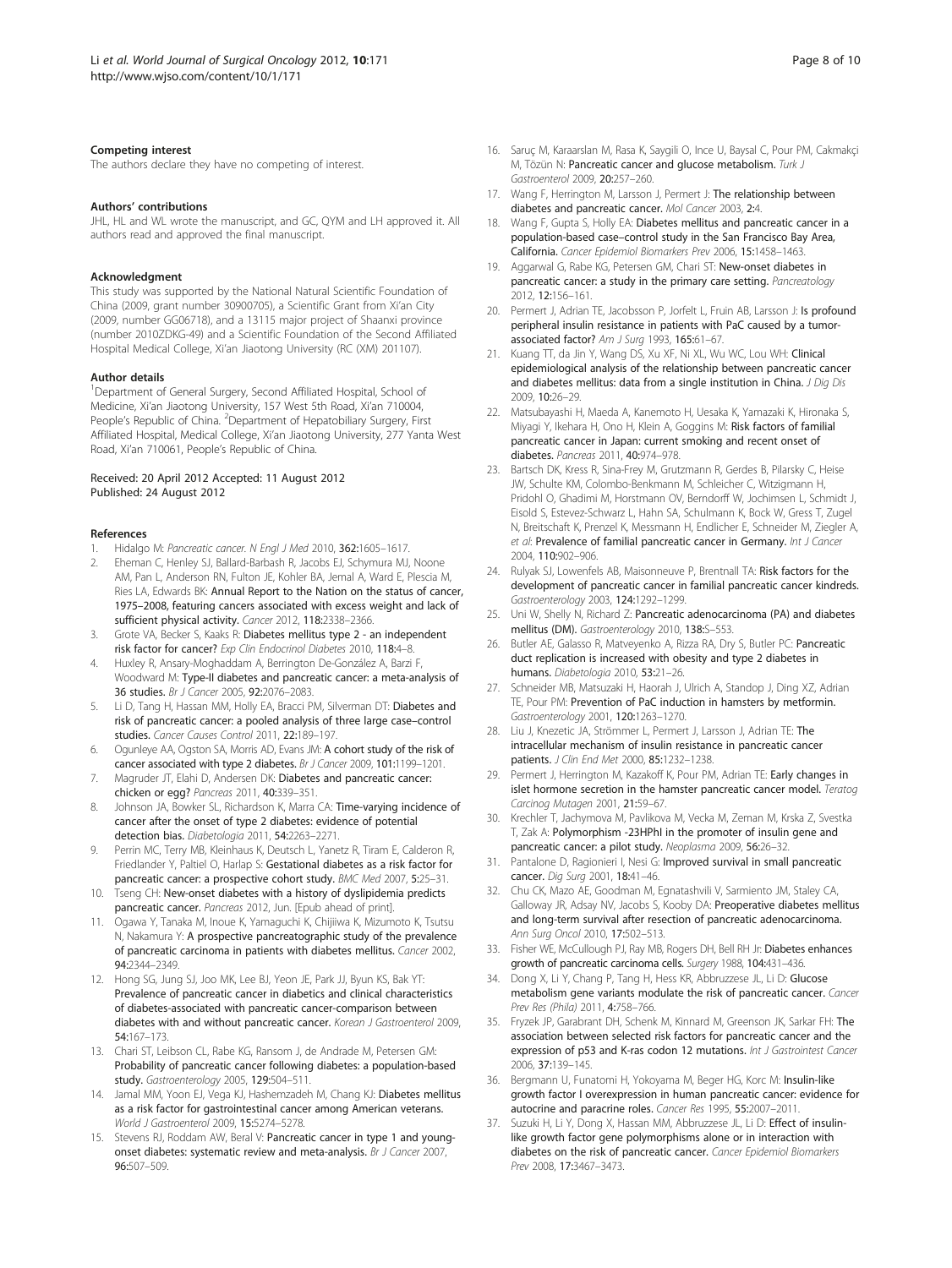- <span id="page-8-0"></span>38. Dong X, Javle M, Hess KR, Shroff R, Abbruzzese JL, Li D: Insulin-like growth factor axis gene polymorphisms and clinical outcomes in pancreatic cancer. Gastroenterology 2010, 139:464–473. 473.e1-3.
- 39. Basso D, Greco E, Fogar P, Pucci P, Flagiello A, Baldo G, Giunco S, Valerio A, Navaglia F, Zambon CF, Falda A, Pedrazzoli S, Plebani M: Pancreatic cancerderived S-100A8 N-terminal peptide: a diabetes cause? Clin Chim Acta 2006, 372:120–128.
- 40. Basso D, Greco E, Padoan A, Fogar P, Scorzeto M, Fadi E, Bozzato D, Moz S, Navaglia F, Zambon CF, Seraglia R, De Carlo E, Valerio A, Reggiani C, Pedrazzoli S, Plebani M: Altered intracellular calcium fluxes in pancreatic cancer induced diabetes mellitus: relevance of the S100A8 N-terminal peptide (NT-S100A8). J Cell Physiol 2011, 226:456–468.
- 41. Zhou L, Zhang R, Wang L, Shen S, Okamoto H, Sugawara A, Xia L, Wang X, Noguchi N, Yoshikawa T, Uruno A, Yao W, Yuan Y: Upregulation of REG Ialpha accelerates tumor progression in pancreatic cancer with diabetes. Int J Cancer 2010, 127:1795–1803.
- 42. Tingstedt B, Johansson P, Andersson B, Andersson R: Predictive factors in pancreatic ductal adenocarcinoma: role of the inflammatory response. Scand J Gastroenterol 2007, 42:754–759.
- 43. Fogar P, Basso D, Pasquali C, Piva MG, Brigato L, De Paoli M, Galeotti F, Corsini A, Plebani M: Portal but not peripheral serum levels of interleukin 6 could interfere with glucose metabolism in patients with pancreatic cancer. Clin Chim Acta 1998, 277:181–189.
- 44. Basso D, Millino C, Greco E, Romualdi C, Fogar P, Valerio A, Bellin M, Zambon CF, Navaglia F, Dussini N, Avogaro A, Pedrazzoli S, Lanfranchi G, Plebani M: Altered glucose metabolism and proteolysis in pancreatic cancer cell conditioned myoblasts: searching for a gene expression pattern with a microarray analysis of 5000 skeletal muscle genes. Gut 2004, 53:1159–1166.
- 45. Takada M, Koizumi T, Toyama H, Suzuki Y, Kuroda Y: Differential expression of RAGE in human pancreatic carcinoma cells. Hepatogastroenterology 2001, 48:1577–1578.
- 46. Takada M, Hirata K, Ajiki T, Suzuki Y, Kuroda Y: Expression of receptor for advanced glycation end products (RAGE) and MMP-9 in human pancreatic cancer cells. Hepatogastroenterology 2004, 51:928–930.
- 47. Brownlee M: Biochemistry and molecular cell biology of diabetic complications. Nature 2001, 414:813–820.
- 48. Busik JV, Hootman SR, Greenidge CA, Henry DN: Glucosespecific regulation of aldose reductase in capan-1 human pancreatic duct cells in vitro. J Clin Invest 1997, 100:1685–1692.
- 49. Li W, Ma Q, Li J, Guo K, Liu H, Han L, Ma G: Hyperglycemia enhances the invasive and migratory activity of pancreatic cancer cells via hydrogen peroxide. Oncol Rep 2011, 25:1279–1287.
- 50. Sindhu RK, Koo JR, Roberts CK, Vaziri ND: Dysregulation of hepatic superoxide dismutase, catalase and glutathione peroxidase in diabetes: response to insulin and antioxidant therapies. Clin Exp Hypert 2004, 26:43–53.
- 51. Cullen JJ, Weydert C, Hinkhouse MM, Ritchie J, Domann FE, Spitz D, Oberley LW: The role of manganese superoxide dismutase in the growth of pancreatic adenocarcinoma. Cancer Res 2003, 63:1297–1303.
- 52. Cullen JJ, Mitros FA, Oberley LW: Expression of antioxidant enzymes in diseases of the human pancreas: another link between chronic pancreatitis and pancreatic cancer. Pancreas 2003, 26:23–27.
- 53. Suzuki K, Islam KN, Kaneto H, Ookawara T, Taniguchi N: The contribution of fructose and nitric oxide to oxidative stress in hamster islet tumor (HIT) cells through the inactivation of glutathione peroxidase. Electrophoresis 2000, 21:285–288.
- 54. Veit C, Genze F, Menke A, Hoeffert S, Gress TM, Gierschik P, Giehl K: Activation of phosphatidylinositol 3-kinase and extracellular signalregulated kinase is required for glial cell line-derived neurotrophic factor-induced migration and invasion of pancreatic carcinoma cells. Cancer Res 2004, 64:5291–5300.
- 55. Takahashi M: The GDNF/RET signaling pathway and human diseases. Cytokine Growth Factor Rev 2001, 12:361–373.
- 56. Liu H, Ma QY, Li JH: High glucose promotes cell proliferation and enhances GDNF and RET expression in pancreatic cancer cells. Mol Cell Biochem 2011, 347:95–101.
- 57. Han L, Ma Q, Li J, Liu H, Li W, Ma G, Xu Q, Zhou S, Wu E: High glucose promotes pancreatic cancer cell proliferation via the induction of EGF expression and transactivation of EGFR. PLoS One 2011, 6:e27074.
- 58. Li JH, Ma QY: Hyperglycemia promotes the perineural invasion in pancreatic cancer. Med Hypotheses 2008, 71:386–389.
- 59. Li J, Ma Q, Liu H, Guo K, Li F, Li W, Han L, Wang F, Wu E: Relationship between neural alteration and perineural invasion in pancreatic cancer patients with hyperglycemia. PLoS One 2011, 6:e17385.
- 60. Pannala R, Leibson CL, Rabe KG, Timmons LJ, Ransom J, de Andrade M, Petersen GM, Chari ST: Temporal association of changes in fasting blood glucose and body mass index with diagnosis of pancreatic cancer. Am J Gastroenterol 2009, 104:2318–2325.
- 61. Chari ST, Leibson CL, Rabe KG, Timmons LJ, Ransom J, de Andrade M, Petersen GM: Pancreatic cancer-associated diabetes mellitus: prevalence and temporal association with diagnosis of cancer. Gastroenterology 2008, 134:95–101.
- 62. Pannala R, Basu A, Petersen GM, Chari ST: New-onset diabetes: a potential clue to the early diagnosis of pancreatic cancer. Lancet Oncol 2009, 10:88–95.
- 63. Centers for Disease Control and Prevention: National Diabetes Fact Sheet. 2007.
- 64. Park HY, Song SY, Cho HC, Lee KH, Lee KT, Lee JK: Clinical characteristics of pancreatic cancer-associated new onset diabetes. Gastroenterology 2010, 138:1391.
- Italian Pancreatic Cancer Study Group, Gullo L, Pezzilli R, Morselli-Labate AM: Diabetes and the risk of pancreatic cancer. N Engl J Med 1994, 331:81–84.
- 66. Hart PA, Kamada P, Rabe KG, Srinivasan S, Basu A, Aggarwal G, Chari ST: Weight loss precedes cancer-specific symptoms in pancreatic cancerassociated diabetes mellitus. Pancreas 2011, 40:768–772.
- 67. Chen HF, Chen P, Li CY: Risk of malignant neoplasm of the pancreas in relation to diabetes: a population-based study in Taiwan. Diabetes Care 2011, 34:1177–1179.
- 68. Pannala R, Leirness JB, Bamlet WR, Basu A, Petersen GM, Chari ST: Prevalence and clinical profile of pancreatic cancer-associated diabetes mellitus. Gastroenterology 2008, 134:981–987.
- 69. Lin MV, Bishop G, Benito-Herrero M: Diabetic ketoacidosis in type 2 diabetics: a novel presentation of pancreatic adenocarcinoma. J Gen Intern Med 2010, 25:369–373.
- 70. Permert J, Ihse I, Jorfeldt L, von Schenck H, Arnquist HJ, Larsson J: Improved glucose metabolism after subtotal pancreatectomy for pancreatic cancer. Br J Surg 1993, 80:1047-1050.
- 71. Chari ST, Zapiach M, Yadav D, Rizza RA: Beta-cell function and insulin resistance evaluated by HOMA in pancreatic cancer subjects with varying degrees of glucose intolerance. Pancreatology 2005, 5:229–233.
- 72. Leighton B, Cooper GJ: Pancreatic amylin and calcitonin gene-related peptide cause resistance to insulin in skeletal muscle in vitro. Nature 1988, 335:632–635.
- 73. Saruc M, Iki K, Pour PM: Morphometric studies in human pancreatic cancer argues against the etiological role of type 2 diabetes in pancreatic cancer. Histol Histopathol 2010, 25:423-432.
- 74. Katsumichi I, Pour PM: Diabetes mellitus in pancreatic cancer: is it a causal relationship? Am J Surg 2007, 194:S71–S75.
- 75. Kolb A, Rieder S, Born D, Giese NA, Giese T, Rudofsky G, Werner J, Büchler MW, Friess H, Esposito I, Kleeff J: Glucagon/insulin ratio as a potential biomarker for pancreatic cancer in patients with new-onset diabetes mellitus. Cancer Biol Ther 2009, 8:1527–1533.
- 76. Aggarwal G, Klee G, Fernandez-Zapico ME, Klee EW, Smyrk TC, Andrade M, Petersen GM, Chari ST: Adrenomedullin: a biomarker of pancreatic cancer-associated diabetes? Gastroenterology 2010, 138:S-551.
- 77. Sharaf RN, Butte AJ, Montgomery KD, Pai R, Dudley JT, Pasricha PJ: Computational prediction and experimental validation associating FABP-1 and pancreatic adenocarcinoma with diabetes. BMC Gastroenterol 2011, 11:5.
- 78. Huang H, Dong X, Kang MX, Xu B, Chen Y, Zhang B, Chen J, Xie QP, Wu YL: Novel blood biomarkers of pancreatic cancer-associated diabetes mellitus identified by peripheral blood-based gene expression profiles. Am J Gastroenterol 2010, 105:1661–1669.
- 79. Ding X, Flatt PR, Permert J, Adrian TE: Pancreatic cancer cells selectively stimulate islet beta cells to secrete amylin. Gastroenterology 1998, 114:130–138.
- 80. Guo Q, Kang M, Zhang B, Chen Y, Dong X, Wu Y: Elevated levels of CA 19–9 and CEA in pancreatic cancer-associated diabetes. *J Cancer Res* Clin Oncol 2010, 136:1627–1631.